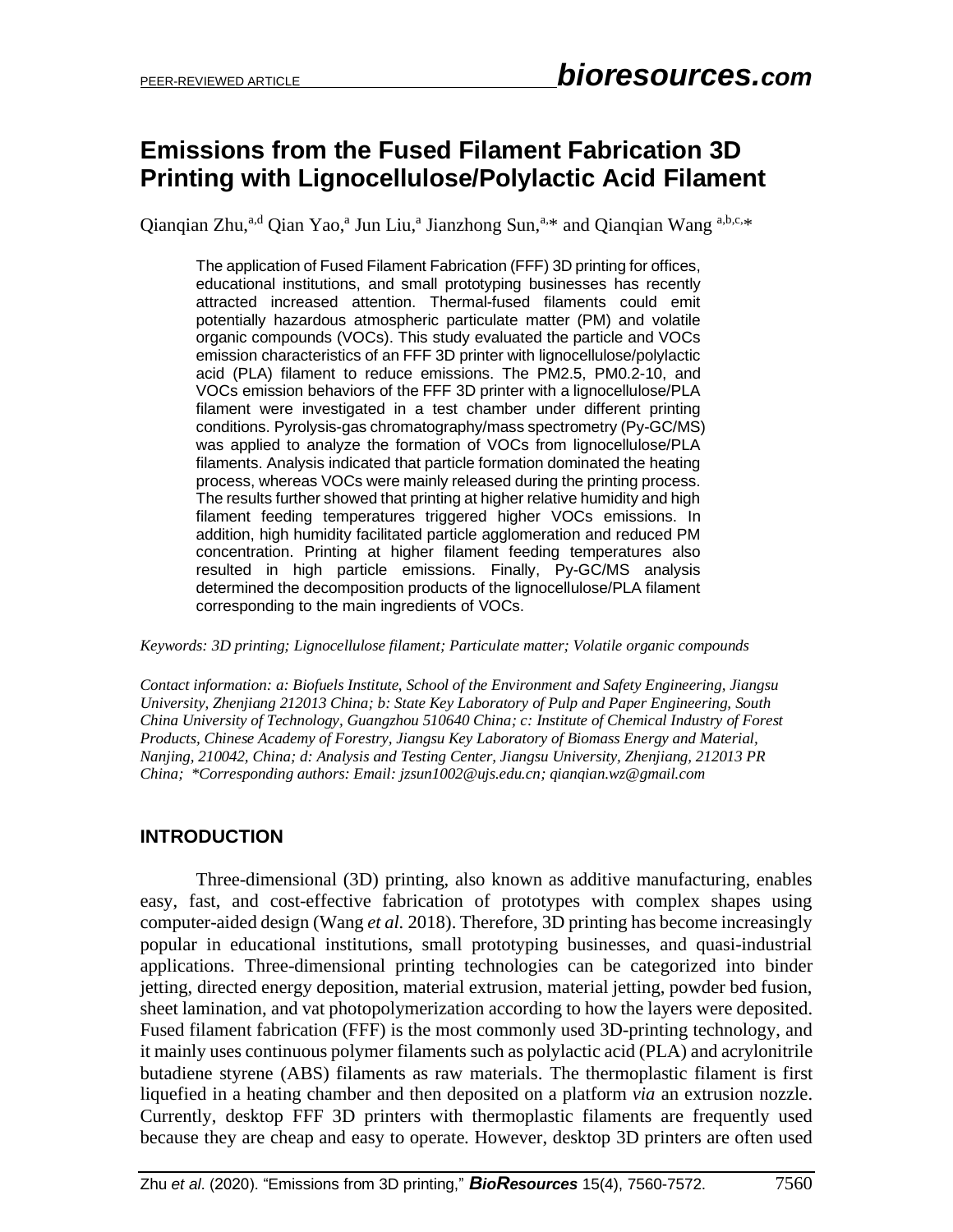in poorly ventilated offices or homes. Much particulate matter (PM) and many volatile organic compounds (VOCs) are produced during the FFF 3D printing process (Azimi *et al.* 2016). In-depth studies on the potential health risks associated with FFF 3D printing exposure are needed.

Previous studies have focused on the emissions from FFF 3D printers with two commonly used PLA and ABS filaments under different conditions in test chambers (Deng *et al.* 2016; Byrley *et al.* 2019; Ding *et al.* 2019; Poikkimäki *et al.* 2019). Particle concentrations and size distributions were investigated with an aerosol dynamic model to understand particle formation and emission mechanisms (Zhang *et al.* 2018). Byrley *et al.*  (2019) found that ABS filaments emitted higher concentrations of ultrafine particles than PLA filaments. Notably, no substantial difference in the mean size of ultrafine particles emitted from the filaments was detected. Steinle (2016) reported that printing with PLA filaments resulted in higher ultrafine aerosol emissions than printing with ABS filaments. Methylmethacrylate was the main ingredient among the total VOCs emitted when printing with PLA. For ABS, styrene was the predominant compound detected. The effects of infill on particle emissions were also systemically investigated. Lower infill height and higher infill density resulted in fewer particle emissions (Cheng *et al.* 2018). Kwon *et al.* (2017) suggested that FFF 3D printing at a low temperature with a low-emitting filament and ventilation control can reduce particle emissions.

Several kinds of lignocellulose-filled PLA filaments have been recently produced (Kariz *et al.* 2018; Wang *et al.* 2020). The addition of lignocellulose to FFF thermoplastic filament produced a wood-like appearance with enhanced physical properties; therefore, it is a more potentially cost-effective and less hazardous option than traditional plastic filaments. Different lignocellulose components, such as cellulose (Murphy and Collins 2018; Ambone *et al.* 2020), hemicellulose (Xu *et al.* 2018), and lignin (Li *et al.* 2016), were added to the PLA filaments, which resulted in excellent performance and broader potential applications. Cellulose nanomaterial, as a green nanofiller, can improve the properties of PLA filament and provide composite filaments with more functionalities (Wang *et al.* 2019a,b; Zhu *et al.* 2020a,b). PM2.5 emissions from lignocellulose biomass combustion have drawn much attention due to adverse health effects. PM2.5 pollutions, especially in winter, have caused serious socio-economic problems in China. The burning of lignocellulose produced large amounts of PM2.5 in an open environment (Chen *et al.* 2017). 3D printing with lignocellulose filament at a temperature that close to the degradation temperature of lignocellulose may produce large amount PM2.5 in poorly ventilated rooms. The impacts of 3D printing on indoor air quality are still unclear.

To properly evaluate the risk of exposure to PM and VOCs emissions from FFF 3D printers with lignocellulose filaments, it is essential to understand the factors that influence PM and VOCs emissions and their concentrations. The printing parameters and the properties of the thermoplastic filaments are the two most important factors that influence emissions. Wang *et al.* (2019a, 2020) reported that lignocellulose-filled PLA filaments were successfully fabricated. The thermal decomposition kinetics of lignocellulose/PLA filament were systematically examined, and their printability was evaluated. However, there have been few studies on the emissions of lignocellulose/PLA filaments in FFF 3D printing in the literature. Therefore, the primary aim of this study was to investigate the 3D printing parameters that influence emissions from desktop FFF 3D printers. Specifically, the printing-related parameters of filament feeding temperature, relative humidity, and printing failure were investigated to address the existing knowledge gaps.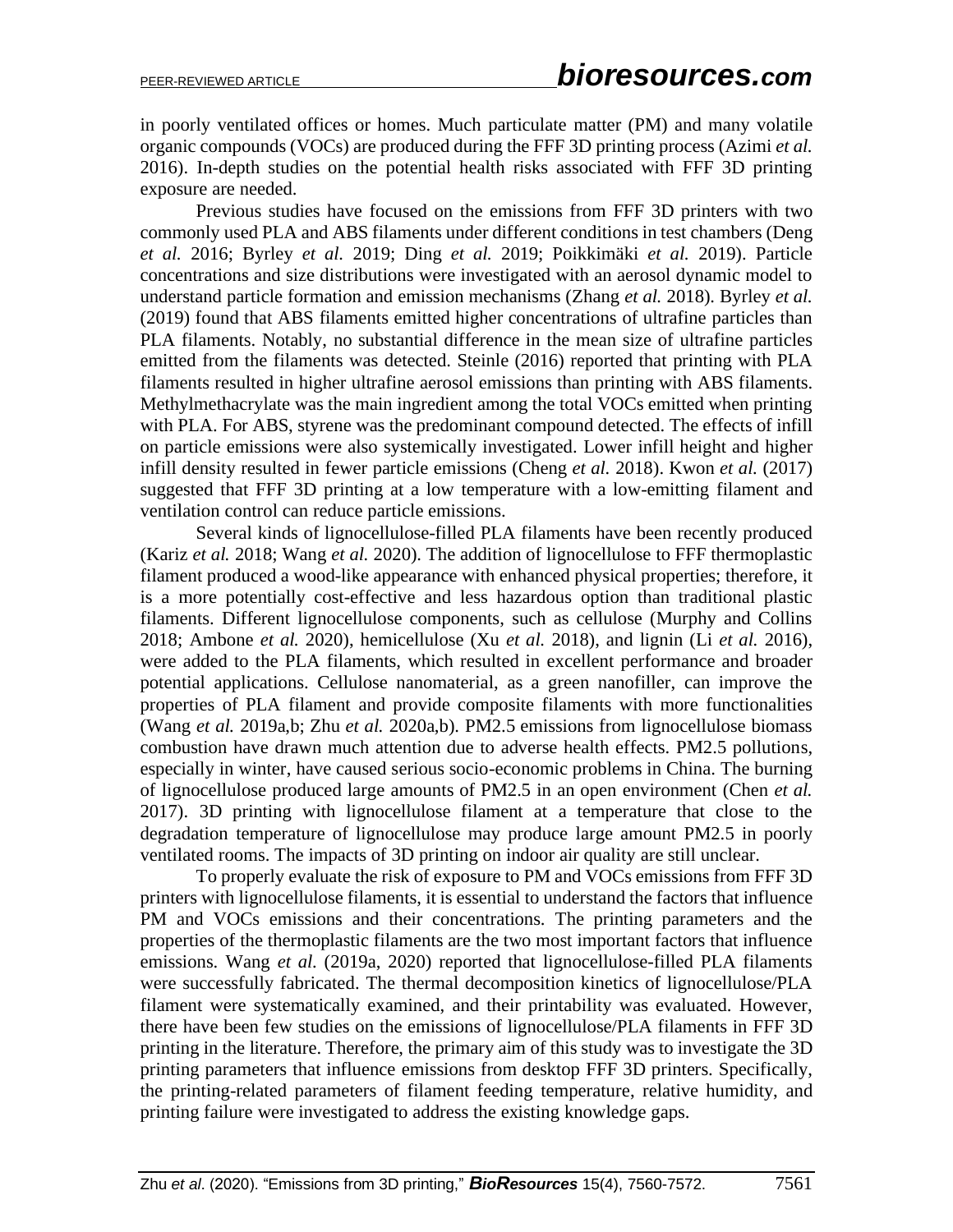#### **EXPERIMENTAL**

#### **Materials**

*3D printer and lignocellulose/PLA filament*

The FFF 3D printer used in this research was a commercial desktop 3D printer (M3036; Shenzhen Soongon Co., Ltd., Shenzhen, China) designed for small prototyping businesses, educational institutions, and quasi-industrial application. The printer had side doors but no cover on the top. The maximum size that it could print was  $300 \text{ mm} \times 300$  $mm \times 360$  mm. The maximum temperatures for the print nozzle and hotbed were 250 °C and 120 °C, respectively. The lignocellulose/PLA filament tested in this study was an FS-B011 model lignocellulose/PLA filament obtained from Guangzhou Fly-Sheng Intelligent Technology Co., Ltd. (Guandong, China). The lignocellulose content was approximately 20 wt% of the filament. The density of the filament was  $1.12 \text{ g/cm}^3$ . Other specific additives and mass fractions were not provided. According to the manufacturer, lignocellulose/PLA filament was used to print furniture related products due to its wood-like properties.

#### **Test Chamber for 3D Printing Emission Measurement**

All measurements were carried out in a homemade 3D printing test chamber. The ceiling door of the 3D printer was sealed with an anti-static acrylic panel. All the doors were tightly closed when printing. Additional tape was also applied to seal the possible leakage between the door and metal panel. An air inlet equipped with a HEPA-activated carbon membrane was installed. Humidity was controlled at  $80 \pm 3\%$ ,  $70 \pm 3\%$ ,  $60 \pm 3\%$ , and  $50 \pm 3$ % by a humidifier (Model: GXZ-J260; Shenzhen Fenzeer Co., Ltd., Shenzhen, China). A small electric fan (mini battery fan, wind power, 2.5 m/s) was used to fully mix the air in the test chamber. Before each experiment, the chamber was carefully cleaned and flushed with fresh filtrated air for 30 mins. The volume of sealed space was approximately  $0.18 \text{ m}^3$ .

#### **3D Printing Parameters**

A pre-printing feed operation of the filament was required to ensure that the molten filament could be smoothly extruded through the printing nozzle.



**Fig. 1.** The (a) MakerPi FFF 3D printer and (b) printed items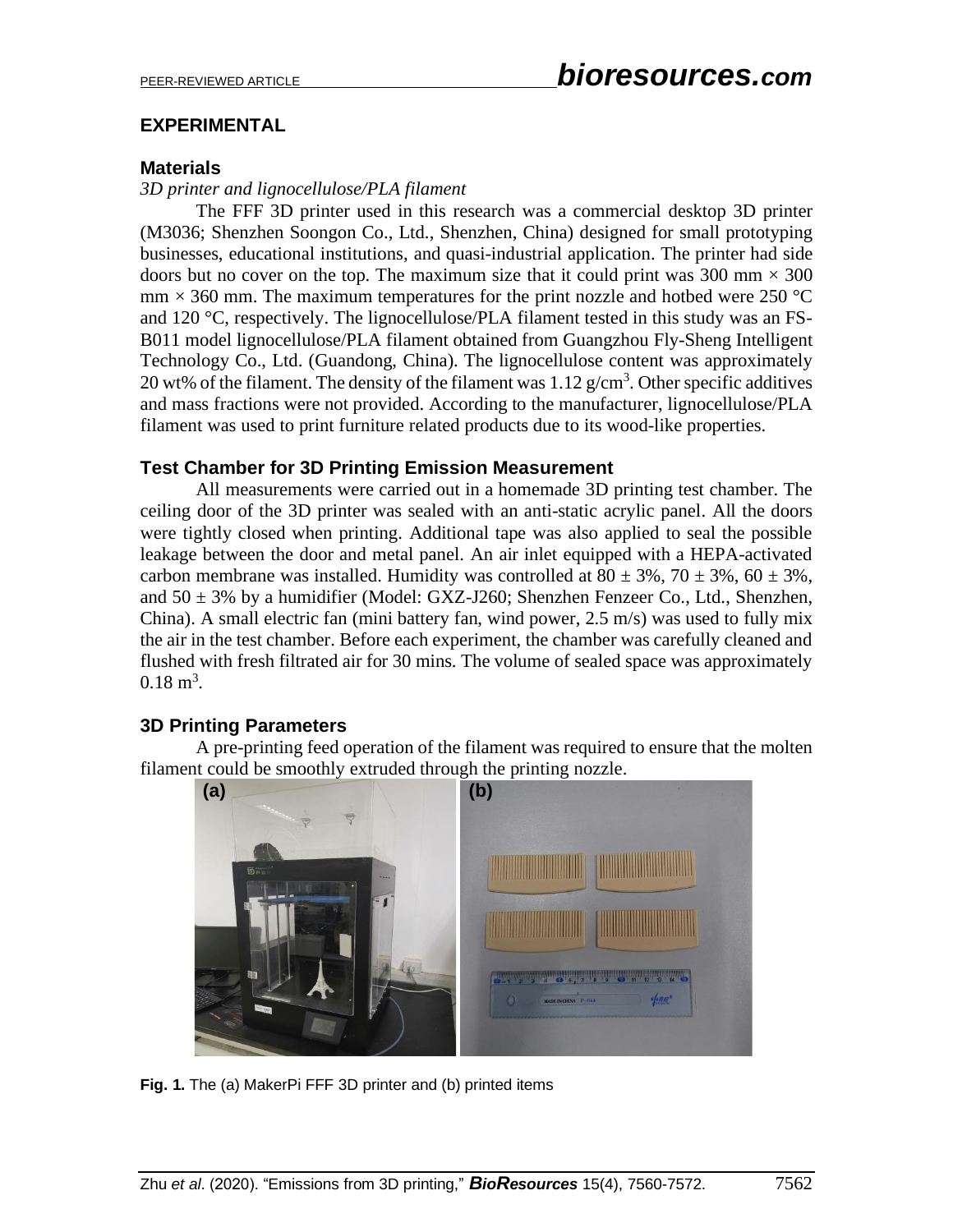In each test, the 3D-printing process was divided into four stages, which included the pre-printing stage (30 min), the filament feeding stage (3 min), the printing stage (24 min), and the post-printing stage (33 min). The total time was 100 min. The filament feeding temperature, printing temperature, printing speed, and infill rate were 210 °C, 210 °C, 40 mm/s, and 100%, respectively, at 70% RM with a 0.4-mm nozzle unless otherwise specified. The print speed and bed temperature were 40 mm/s and 50  $^{\circ}C$ , respectively. The 3D printer and printed combs are shown in Fig. 1. Wooden combs are common in daily life. The 3D printed combs with lignocellulose/polylactic acid filaments exhibited wooden-like structures.

#### **Emission Characterization**

FFF 3D printing of lignocellulose/PLA filament at elevated temperatures may introduce a large amount micron-scale PM to indoor air quality, as compared with agriculture waste burning. The real-time mass concentrations of PM with a size of 2.5 microns (PM2.5) were determined *via* a DustTrak II aerosol monitor (Model: TSI 8530; TSI Inc., Shoreview, MN, USA). A Promo-3000 aerosol spectrometer (Palas GmbH, Karlsruhe, Germany) was used to measure the number concentration of PM ranging in size from 0.2 microns to 10 microns (PM0.2 to PM10) with the data recording intervals set to 1 s. The VOCs concentration was monitored using a MiniRAE 2000 photoionization detector with a data recording interval of 1 min. The PM released during printing was collected on a polycarbonate filter with a diameter of 47 mm and pore size of 0.1 mm (0.1  $\mu$ m × 47 mm, GVS Filter Technology, Suzhou, China) at a flow rate of 2.5 L·min<sup>-1</sup>. After sampling, the filter membrane was pasted on the scanning electron microscope (SEM) sample stage using conductive tape and spray-coated with gold (MSP-1S; Shinkku VD, Tokyo, Japan) for 10 min. The morphology of PM was observed *via* SEM-EDX (JSM-7800F; JEOL, Tokyo, Japan; EDAX, Mahwah, NJ, USA) at an acceleration voltage of 15 kV. In addition, pyrolysis-gas chromatography/mass spectrometry (Py-GC/MS) testing was adopted to pyrolyze the lignocellulose/PLA filament with a PY-2020iD pyrolyzer (Frontier Lab, Fukushima, Japan) and perform an analysis using a QP-2010 Ultra GC/MS (Shimadzu Corporation, Tokyo, Japan) with a DB-5ms column. To simulate the emissions of the lignocellulose filament during 3D printing, the pyrolysis temperature was set at 210 °C.

#### **RESULTS AND DISCUSSION**

#### **Effect of Humidity on Emissions**

Both PM and VOCs are emitted during FFF 3D printing, but the effect of relative humidity on such emission from lignocellulose/PLA filament has not been studied in detail. In this study, the effect of relative humidity on the emission from lignocellulose filament materials was evaluated (Fig. 2). The PM2.5 mass concentration increased rapidly during the filament feeding stage and reached the plateau within 1 min after the filament feeding stage. The PM2.5 mass concentration then steadily declined to their background levels. The highest PM2.5 mass concentration reached was  $1500 \mu g/m^3$  at 70% relative humidity. The relation between the peak PM2.5 emission and relative humidity was complicated.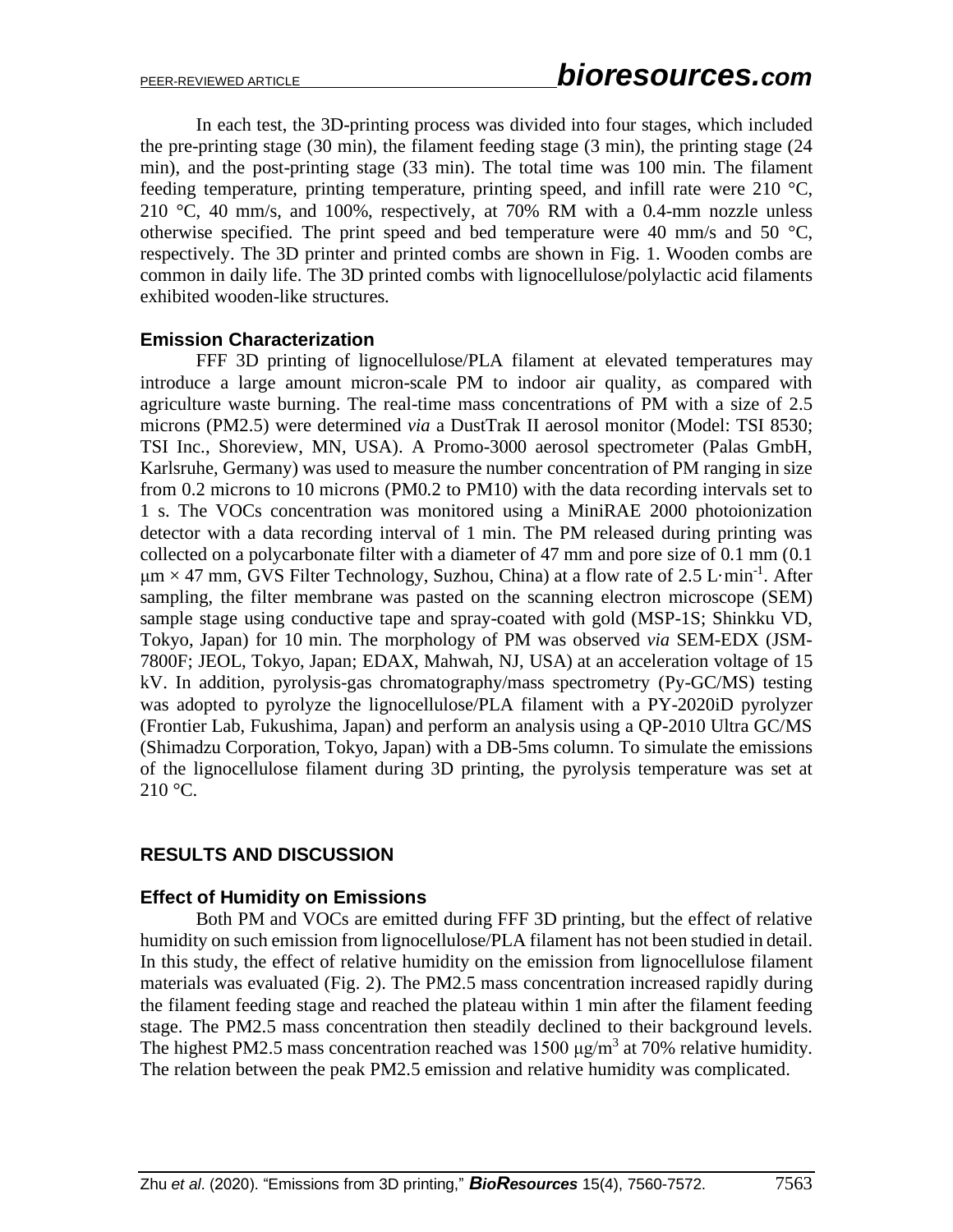

**Fig. 2.** The (a) PM2.5 mass concentration and (b) total particle number concentration of PM0.2 to PM10 at different humidity: a. Pre-printing stage; b. Filament feeding stage; c. Printing stage; d. Post-printing stage

Contrary to expectations, the PM2.5 mass concentrations steadily declined during the normal printing process, which may have indicated a lack of PM emissions. This may have been due to the rapid solidification of the melted filament on the platform during normal printing. A similar finding was reported by Stabile *et al.* (2017). It was reported that 3D printer emissions are dominated by particles with sizes in the nanoscale (Poikkimäki *et al.* 2019). Those nanoscaled particles acted as the building unit and quickly aggregated into large particles (*i.e*., PM2.5) under different humidity (Rao *et al.* 2017). Relative humidity plays a crucial role in the aggregation of nanoscaled particles. The data indicated that high humidity could facilitate the aggregation of nanoscaled particles into large particles. The PM2.5 data under different humidity have implications in providing methods to control the particle emissions. Similar trends were also found in the total particle number concentration of PM0.2 to PM10 (Fig. 2b).

The SEM morphologies of the collected PM at different humidity are shown in Fig. 3. The PM had irregular shapes. The particle size collected at 80% relative humidity was larger than that collected at lower relative humidity, which indicated that humidity may have promoted the formation of large particles. Energy spectrum analysis showed that C and O were the main elemental components of the particles. Besides, there were small amounts of metallic elements, such as Fe, Ni, and Pt. The presence of these metallic elements may have been due to the additives in the filament. Alternatively, they may have been introduced during the spray coating process.

Figure 4 shows the concentration of VOCs emitted at different relative humidity. The data showed that VOCs concentration slightly increased in the filament feeding stage, which was followed by a rapid increase in the normal printing stage. This indicated that the lignocellulose/PLA filaments evaporated VOCs during both the feeding and printing process. The average temperature during the heating process was lower than the printing temperature. Filament extrusion or shearing helps to release the VOCs into the air. These two reasons contributed to the higher level of VOCs emission during printing, as compared with the heating stage. Further, the concentration of VOCs released during printing at higher relative humidity was higher than that of VOCs released at lower relative humidity conditions. The emitted particles may act as condensation nuclei under high humidity.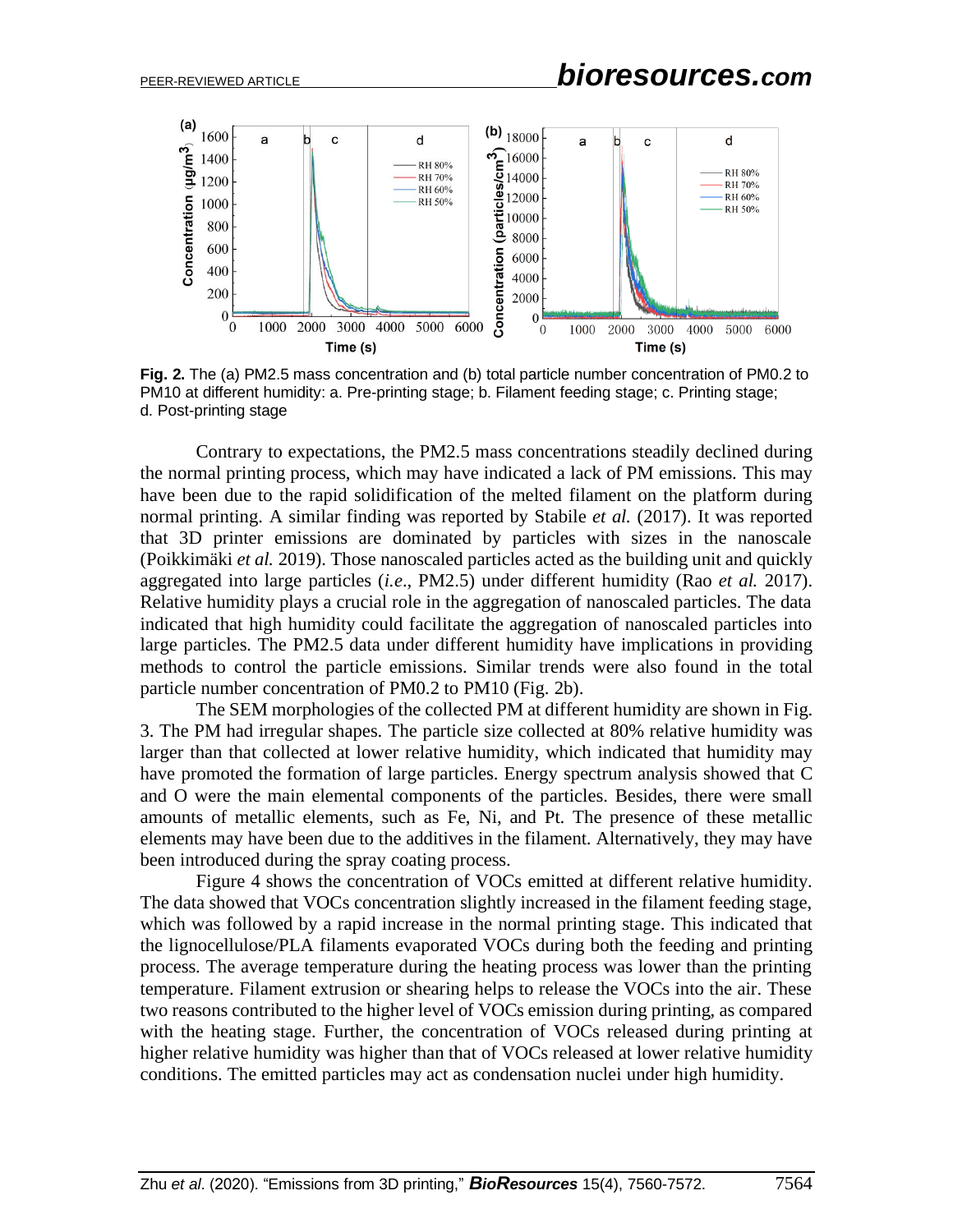# PEER-REVIEWED ARTICLE *bioresources.com*



**Fig. 3.** The morphology (1) and elemental composition (2) of PM collected during 3D printing at different relative humidity (RH): (a) 80% RH; (b) 70% RH; (c) 60% RH; (d) 50% RH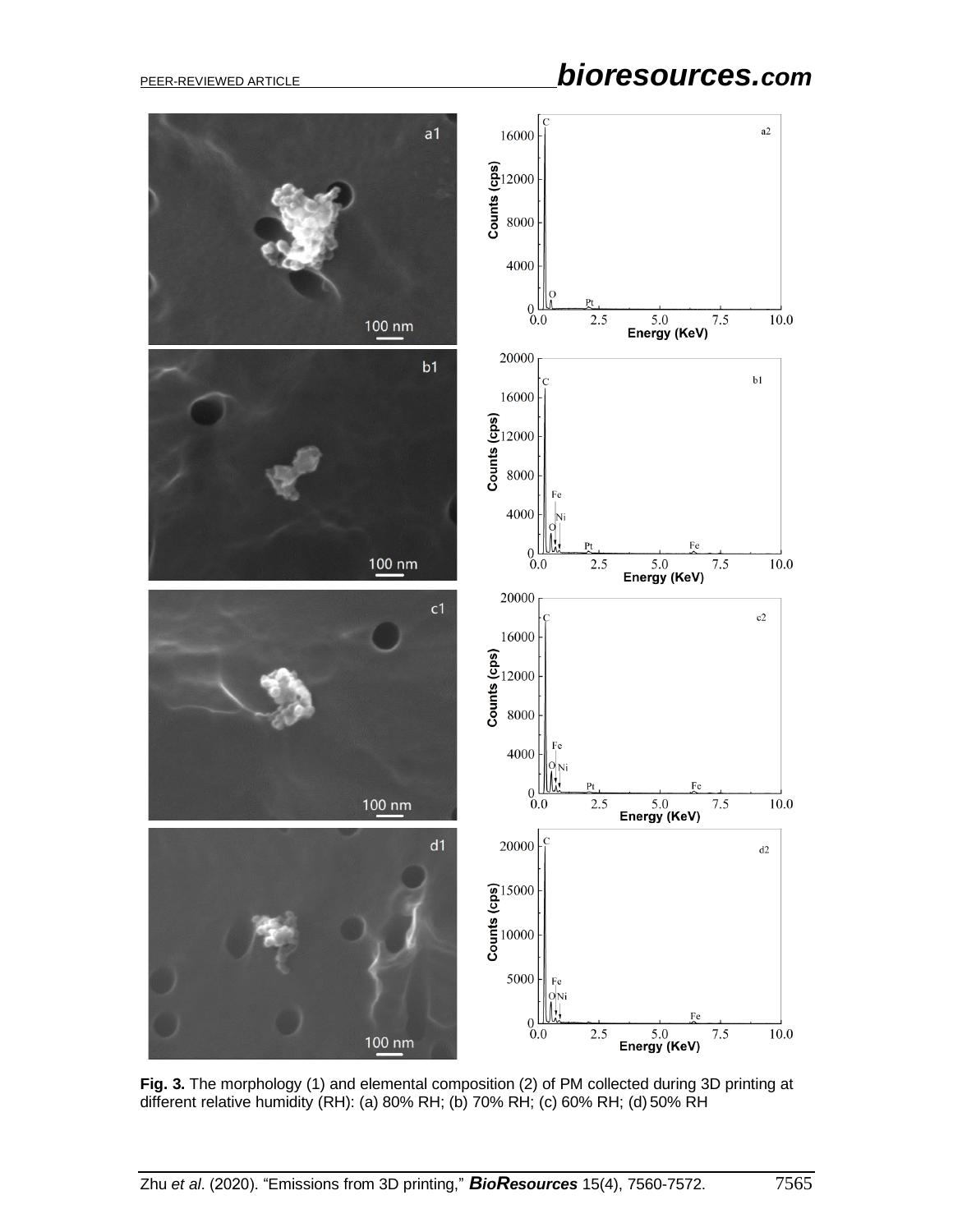

**Fig. 4.** The VOCs concentration during FFF 3D printing with lignocellulose/PLA filaments at different humidity

#### **Effect of Filament Feeding Temperature on Emissions**

The recommended printing temperature for lignocellulose/PLA filaments is 210 °C. When printing at temperatures lower than 210 °C, frequent nozzle clogging occurred, impeded the printing process seriously. The printing temperature was thus maintained at 210 ℃. The impacts of printing temperature (nozzle temperature) on emissions have been extensively examined in previous studies (Jeon *et al.* 2020; Yi *et al.* 2019; Zhang *et al.* 2017). Thus, the impacts of filament feeding temperature on emissions were examined. Figure 5 shows that the peak value of PM2.5 and total particle number concentration (PM0.2 to PM10) emitted from the printing process with a filament feeding temperature of 180 °C were 119 μg/m<sup>3</sup> and  $1.6 \times 10^3$  particles/cm<sup>3</sup>, respectively.



**Fig. 5.** The PM2.5 mass concentration and total particle number concentration of PM0.2 to PM10 at different filament feeding temperatures

As the filament feeding temperature increased, emissions of PM2.5 and PM0.2 to PM10 also increased rapidly. The PM2.5 and PM0.2 to PM10 emissions reached a plateau at 220 °C of 2080  $\mu$ g/m<sup>3</sup> and 2.3×10<sup>4</sup> particles/cm<sup>3</sup>, which were 17.5 times and 14.4 times the emissions released at 180 ℃, respectively. The particles released from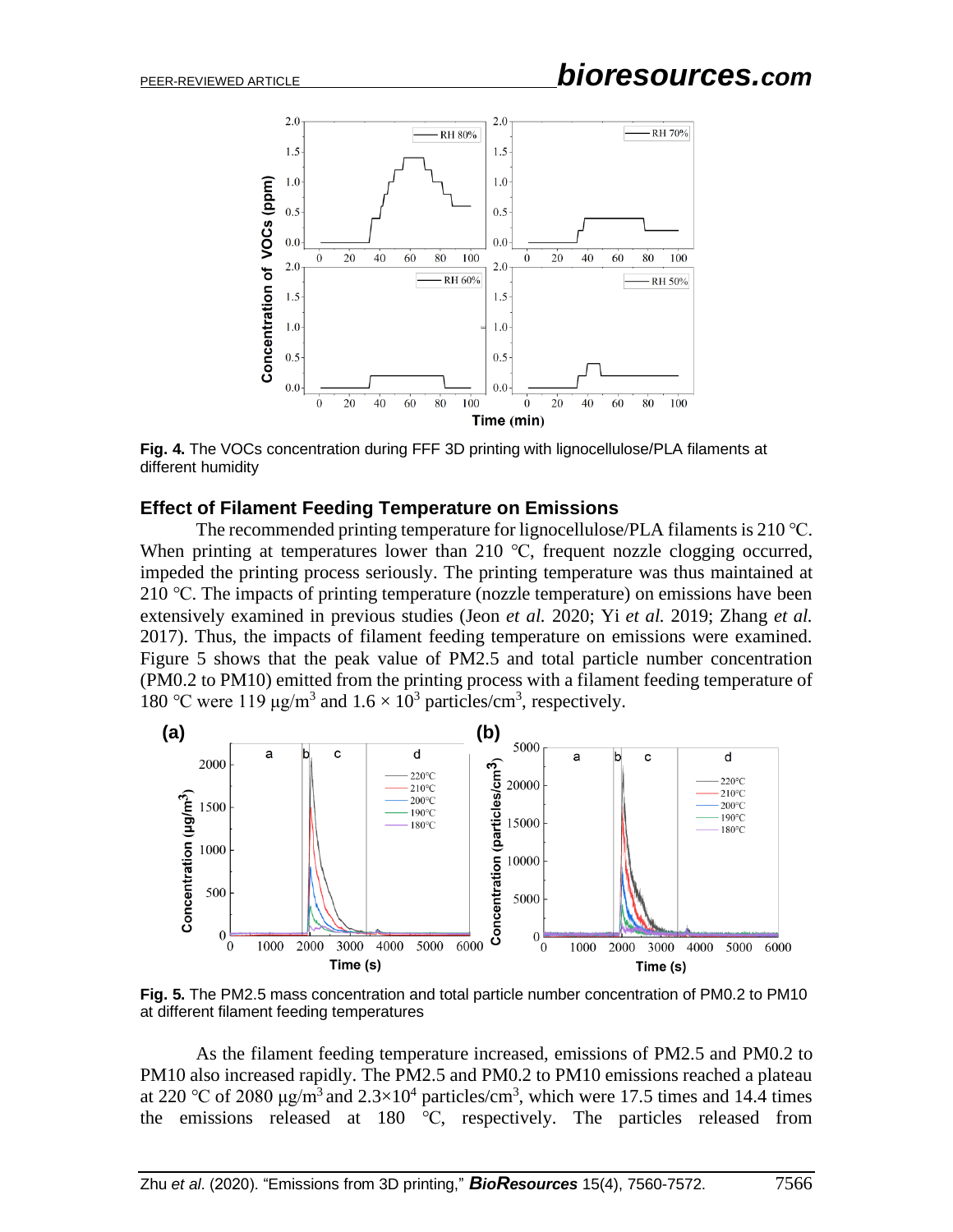lignocellulose/PLA filaments increased as feeding temperature increased, which was closely related to the decomposition process of the filament. Al-Itry *et al.* (2012) reported that the decomposition temperature of PLA began at 200  $\degree$ C and reached the maximum decomposition rate at 300 ℃. The particle emissions were formed as products of the thermal decomposition, condensation, and subsequent particle growth to aggregates (Vance *et al.* 2017).

The effect of filament feeding temperature on VOCs emissions was examined. Figure 6 shows that VOCs emissions at higher temperatures were substantially higher than those at lower temperatures. To reduce the harmful PM and VOCs emissions from FFF 3D printing, it is recommended to start at the lowest filament feeding and printing temperature possible (Davis *et al.* 2019; Jeon *et al.* 2020).



**Fig. 6.** The VOCs concentration during FFF 3D printing with lignocellulose/PLA filaments at different filament feeding temperatures

#### **Effect of Printing Failure on Emissions**

Figure 7 shows that printing failure can result in wasted filaments and broken prints. Nozzle clogging of the FFF 3D printer happened occasionally. Darker fibrous particles could be observed in the clogged nozzle after unloading. Nozzle clogging seriously affected print quality. In some extreme cases, terminating printing was the only effective way to solve the problem. Figure 8 shows the PM2.5 emissions from printing failure. When printing finished without unloading the filament, the PM2.5 mass concentration increased remarkably upon subsequent printing. The melted filament was not tightly bonded to the platform in the first layer of printing and may have adhered to the nozzle. Long time exposure to high temperatures of the melted filament resulted in higher PM2.5 emissions. Figure 8 shows that printing failure greatly increased the release of PM2.5. In conflict with the results of this study, Stefaniak *et al.* (2019) reported that printing failure resulted in fewer small particles and more large particles. Notably, the impacts of printing errors on emissions must be studied on a case-by-case basis because each case may be different.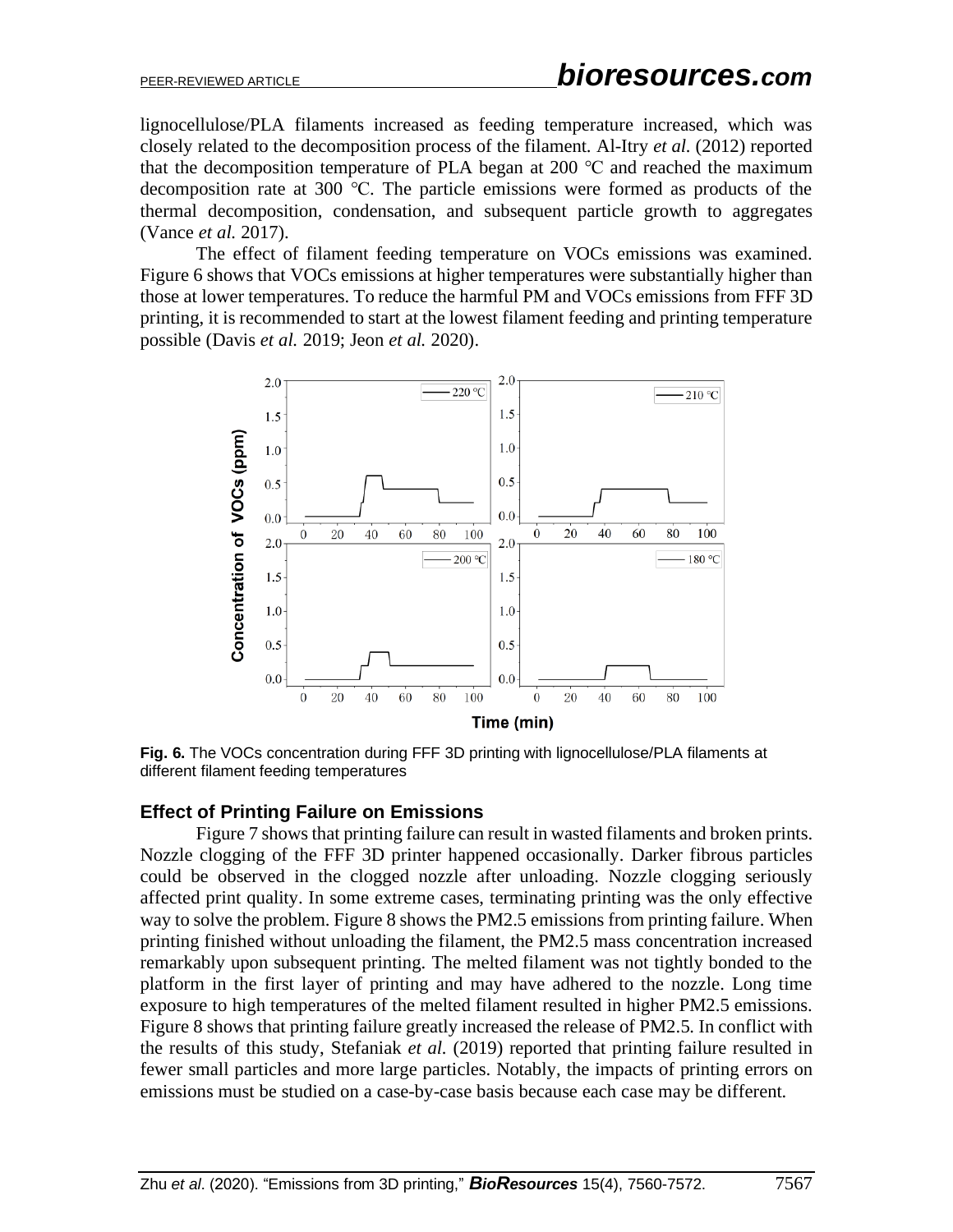

**Fig. 7.** The (a) clogged 3D printer nozzle and (b) broken prints



**Fig. 8.** The effect of printing failure on PM2.5 mass concentration

#### **Analysis of VOCs Emissions by Py-GC/MS**

To examine the formation of the main VOCs in the lignocellulose/PLA filament printing process, Py-GC/MS analysis was conducted on the filament. The ion chromatogram of pyrolyzed compounds from the lignocellulose filament at 210  $\degree$ C is displayed in Fig. 9. Six main compounds were identified and characterized in Table 1. The main pyrolyzed compounds identified were L-lactide (4.85%), 1,6-dioxacyclododecane-7,12-dione (0.11%), dibutyl itaconate (0.06%), tributyl prop-1-ene-1,2,3-tricarboxylate (10.78%), tributyl citrate (1.07%), and acetyl tributyl citrate (83.02%). Both tributyl citrate and acetyl tributyl citrate are considered environmentally friendly non-toxic plasticizers. These are approved by the US Food and Drug Administration (FDA) and can be used in food packaging materials and medical appliances. Besides, L-lactide was also detected in the thermal decomposition of the lignocellulose/PLA filament. L-lactide is an important intermediate product for the synthesis of PLA. Inhalation of L-lactide can irritate the respiratory system. The health risks caused by these substances should be taken seriously when considering exposure to FMD 3D printing emissions.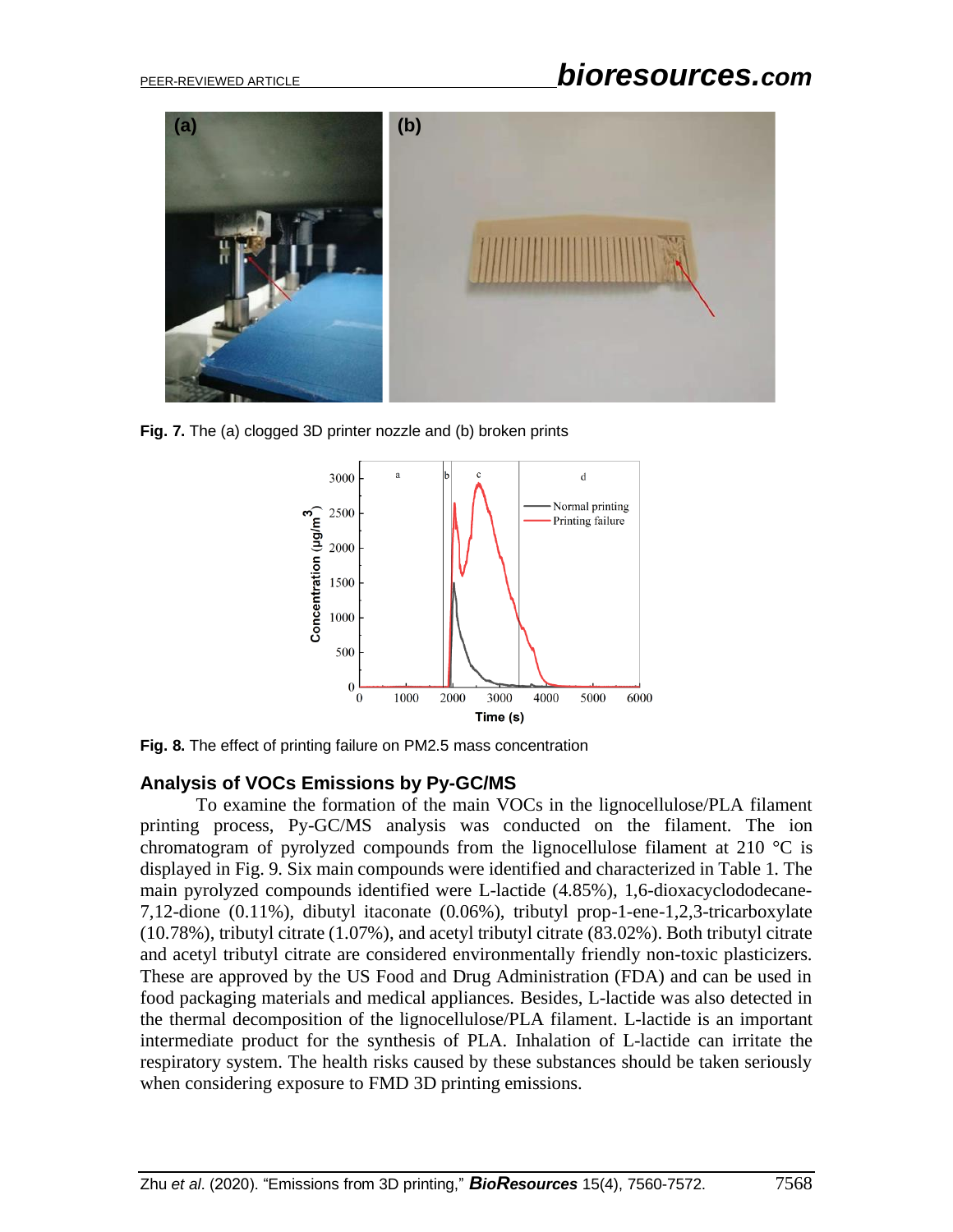

**Fig. 9.** Ion chromatogram of pyrolysis at 210 °C of lignocellulose/PLA filament

| No. | <b>Retention</b><br>Time (min) | <b>Chemical</b><br><b>Abstracts</b><br><b>Service</b><br>(CAS) No. | <b>Compound Name</b>                         | <b>Formula</b>    | Peak<br>Area (%) |
|-----|--------------------------------|--------------------------------------------------------------------|----------------------------------------------|-------------------|------------------|
|     | 10.679                         | 4511-42-6                                                          | L-Lactide                                    | $C_6H_8O_4$       | 2.40             |
| 2   | 10.810                         | 4511-42-6                                                          | L-Lactide                                    | $C_6H_8O_4$       | 2.45             |
| 3   | 14.681                         | 777-95-7                                                           | 1,6-dioxacyclododecane-<br>$7,12$ -dione     | $C_{10}H_{16}O_4$ | 0.11             |
| 4   | 14.913                         | 2155-60-4                                                          | Dibutyl itaconate                            | $C_{13}H_{22}O_4$ | 0.06             |
| 5   | 19.140                         | 7568-58-3                                                          | Tributyl prop-1-ene-1,2,3-<br>tricarboxylate | $C_{18}H_{30}O_6$ | 10.78            |
| 6   | 19.335                         | 77-94-1                                                            | Tributyl citrate                             | $C_{18}H_{32}O_7$ | 1.07             |
| 7   | 19.913                         | 77-90-7                                                            | Acetyl tributyl citrate                      | $C_{20}H_{34}O_8$ | 83.02            |

**Table 1.** Pyrolysis Products of Lignocellulose/PLA Filament at 210 °C

#### **CONCLUSIONS**

- 1. Large amounts of particulate matter (PM) and volatile organic compounds (VOCs) were emitted from FFF 3D printing with lignocellulose/poly(lactic acid) (PLA) filaments. Therefore, indoor air quality must be closely monitored during this process. It is strongly recommended to use the 3D printer only in a well-ventilated environment.
- 2. Particulate matter emissions were mainly released in the pre-printing stage rather than the printing stage, whereas VOCs were mainly released in the printing stage. High humidity facilitated the rapid decrease in PM level. The particulate matter particles captured under high humidity were larger than those captured under low humidity.
- 3. High filament feeding temperature and printing failure substantially increased the PM and VOCs emissions. Therefore, it is recommended to use low temperaturesif possible.
- 4. The major VOCs compounds emitted from the lignocellulose/PLA filament were acetyltributylcitrate, tributyl prop-1-ene-1,2,3-tricarboxylate, and L-lactide.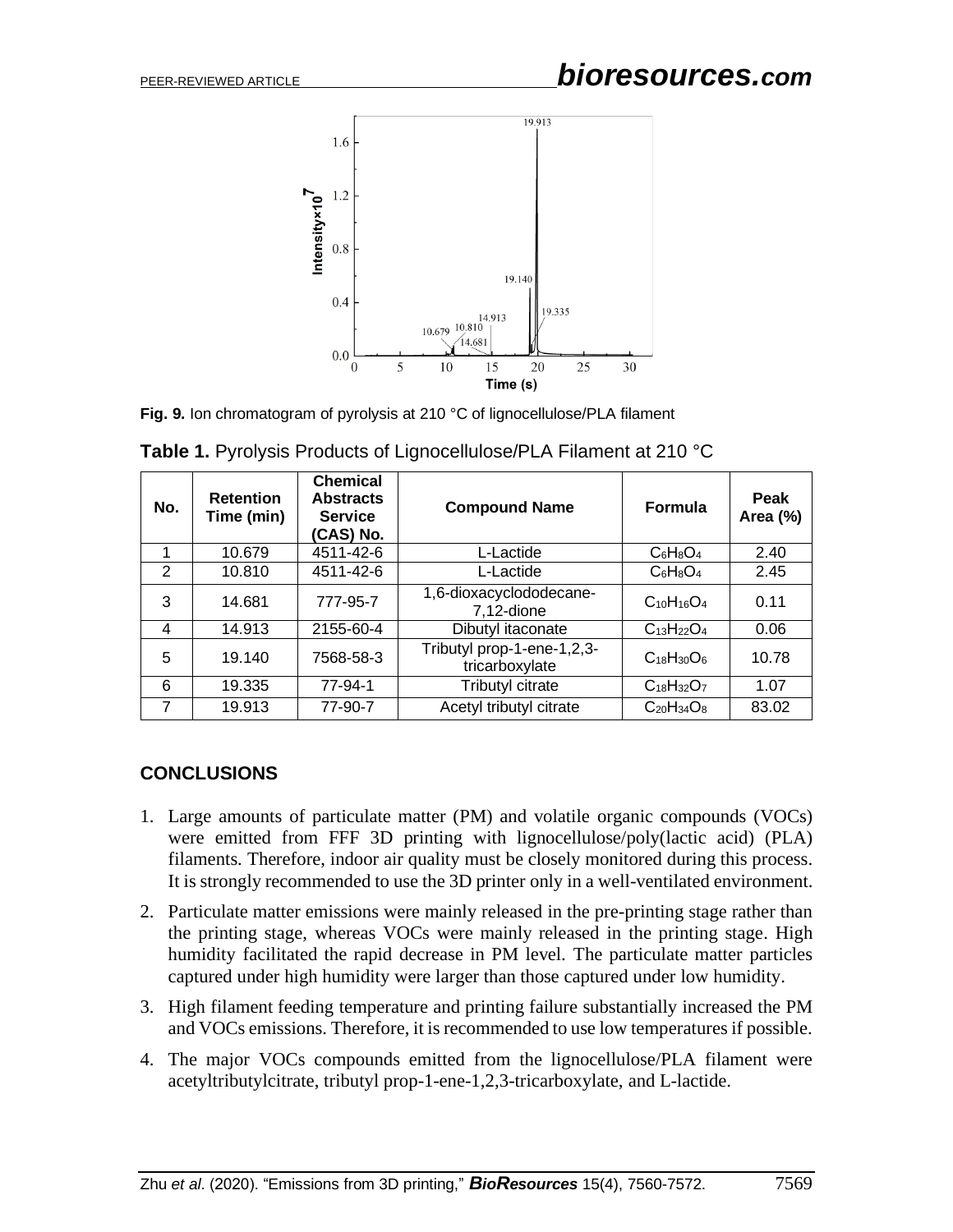#### **ACKNOWLEDGMENTS**

This work was supported by the National Key R&D Program of China (2018YFE0107100), the State Key Laboratory of Pulp and Paper Engineering (202003), the South China University of Technology, the Key Laboratory of Biomass Energy and Material of Jiangsu Province (JSBEM202012), and the Institute of Chemical Industry of Forest Products.

### **REFERENCES CITED**

- Al-Itry, R., Lamnawar, K., and Maazouz, A. (2012). "Improvement of thermal stability, rheological and mechanical properties of PLA, PBAT and their blends by reactive extrusion with functionalized epoxy," *Polymer Degradation and Stability* 97(10), 1898-1914. DOI: 10.1016/j.polymdegradstab.2012.06.028
- Ambone, T., Torris, A., and Shanmuganathan, K. (2020). "Enhancing the mechanical properties of 3D printed polylactic acid using nanocellulose," *Polymer Engineering and Science*, Early view (Online). DOI: 10.1002/pen.25421
- Azimi, P., Zhao, D., Pouzet, C., Crain, N. E., and Stephens, B. (2016). "Emissions of ultrafine particles and volatile organic compounds from commercially available desktop three-dimensional printers with multiple filaments," *Environmental Science & Technology* 50(3), 1260-1268. DOI: 10.1021/acs.est.5b04983
- Byrley, P., George, B. J., Boyes, W. K., and Rogers, K. (2019). "Particle emissions from fused deposition modeling 3D printers: Evaluation and meta-analysis," *Science of The Total Environment* 655, 395-407. DOI: 10.1016/j.scitotenv.2018.11.070
- Chen, J., Li, C., Ristovski, Z., Milic, A., Gu, Y., Islam, M. S., Wang, S., Hao, J., Zhang, H., He, C., Guo, H., Fu, H., Miljevic, B., Morawska, L., Thai, P., Lam, Y. F., Pereira, G., Ding, A., Huang, X., and Dumka, U. C. (2017). "A review of biomass burning: Emissions and impacts on air quality, health and climate in china," *Science of the Total Environment* 579, 1000-1034. DOI: 10.1016/j.scitotenv.2016.11.025
- Cheng, Y.-L., Zhang, L.-C., Chen, F., and Tseng, Y.-H. (2018). "Particle emissions of material-extrusion-type desktop 3d printing: The effects of infill," *International Journal of Precision Engineering and Manufacturing-Green Technology* 5(4), 487- 497. DOI: 10.1007/s40684-018-0052-3
- Davis, A. Y., Zhang, Q., Wong, J. P. S., Weber, R. J., and Black, M. S. (2019). "Characterization of volatile organic compound emissions from consumer level material extrusion 3D printers," *Building and Environment* 160, Article ID 106209. DOI: 10.1016/j.buildenv.2019.106209
- Deng, Y., Cao, S.-J., Chen, A., and Guo, Y. (2016). "The impact of manufacturing parameters on submicron particle emissions from a desktop 3D printer in the perspective of emission reduction," *Building and Environment* 104, 311-319. DOI: 10.1016/j.buildenv.2016.05.021
- Ding, S., Ng, B. F., Shang, X., Liu, H., Lu, X., and Wan, M. P. (2019). "The characteristics and formation mechanisms of emissions from thermal decomposition of 3D printer polymer filaments," *Science of The Total Environment* 692, 984-994. DOI: 10.1016/j.scitotenv.2019.07.257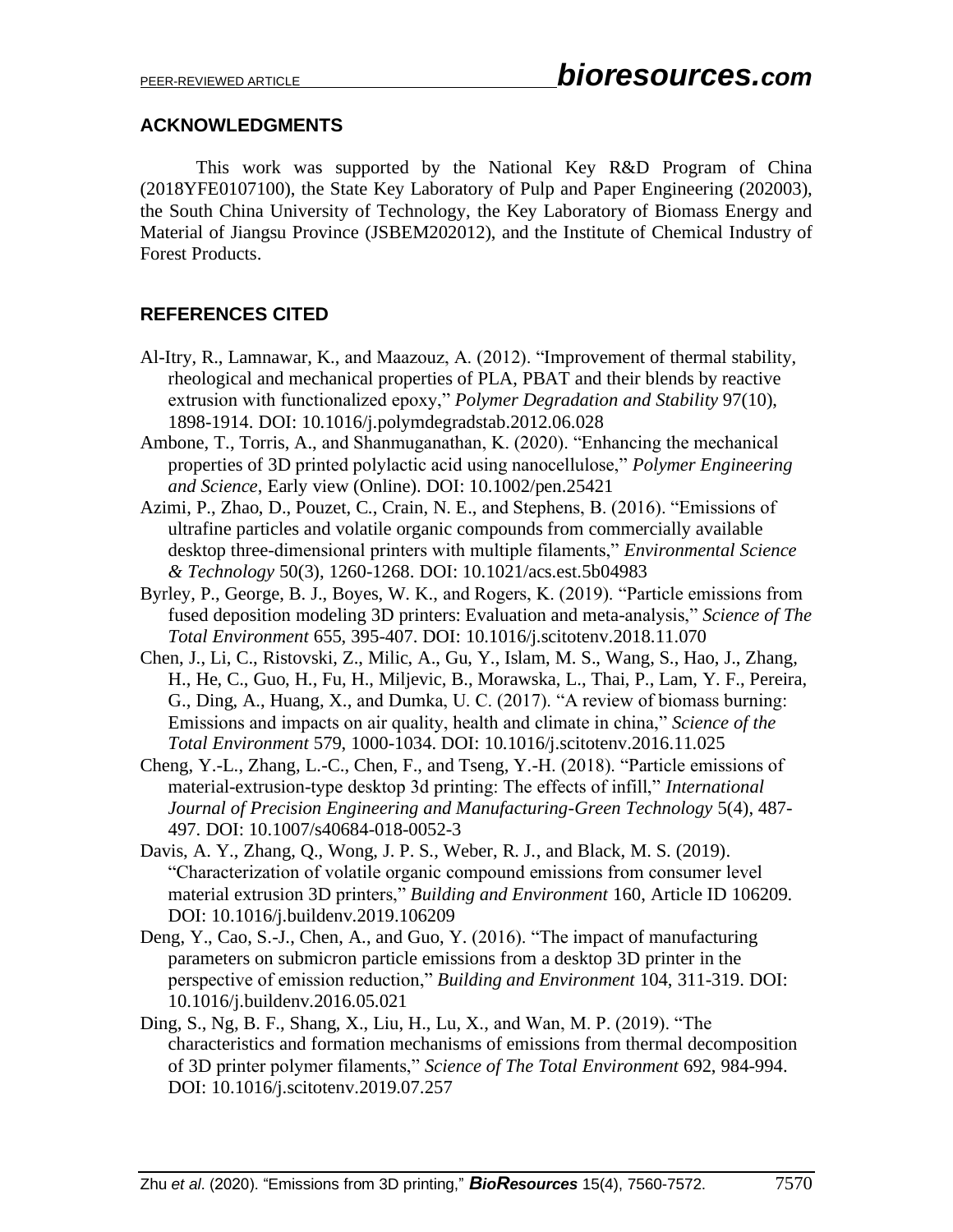- Jeon, H., Park, J., Kim, S., Park, K., and Yoon, C. (2020). "Effect of nozzle temperature on the emission rate of ultrafine particles during 3D printing," *Indoor Air* 30(2), 306- 314. DOI: 10.1111/ina.12624
- Kariz, M., Sernek, M., Obućina, M., and Kuzman, M. K. (2018). "Effect of wood content in FDM filament on properties of 3D printed parts," *Materials Today Communications* 14, 135-140. DOI: 10.1016/j.mtcomm.2017.12.016
- Kwon, O., Yoon, C., Ham, S., Park, J., Lee, J., Yoo, D., and Kim, Y. (2017). "Characterization and control of nanoparticle emission during 3D printing," *Environmental Science & Technology* 51(18), 10357-10368. DOI: 10.1021/acs.est.7b01454
- Li, T., Aspler, J., Kingsland, A., Cormier, L. M., and Zou, X. (2016). "3D printing A review of technologies, markets, and opportunities for the forest industry," *Journal of Science & Technology for Forest Products and Processes* 5(2), 30-37.
- Murphy, C. A., and Collins, M. N. (2018). "Microcrystalline cellulose reinforced polylactic acid biocomposite filaments for 3D printing," *Polymer Composites* 39(4), 1311-1320. DOI: 10.1002/pc.24069
- Poikkimäki, M., Koljonen, V., Leskinen, N., Närhi, M., Kangasniemi, O., Kausiala, O., and Dal Maso, M. (2019). "Nanocluster aerosol emissions of a 3D printer," *Environmental Science & Technology* 53(23), 13618-13628. DOI: 10.1021/acs.est.9b05317
- Rao, C., Gu, F., Zhao, P., Sharmin, N., Gu, H., and Fu, J. (2017). "Capturing pm2.5 emissions from 3d printing via nanofiber-based air filter," *Scientific Reports* 7(1), 10366. DOI: 10.1038/s41598-017-10995-7
- Stabile, L., Scungio, M., Buonanno, G., Arpino, F., and Ficco, G. (2017). "Airborne particle emission of a commercial 3D printer: The effect of filament material and printing temperature," *Indoor Air* 27(2), 398-408. DOI: 10.1111/ina.12310
- Stefaniak, A. B., Johnson, A. R., Du Preez, S., Hammond, D. R., Wells, J. R., Ham, J. E., LeBouf, R. F., Menchaca, K. W., Martin, Jr., S. B., and Duling, M. G., *et al.* (2019). "Evaluation of emissions and exposures at workplaces using desktop 3-dimensional printers," *Journal of Chemical Health and Safety* 26(2), 19-30. DOI: 10.1016/j.jchas.2018.11.001
- Steinle, P. (2016). "Characterization of emissions from a desktop 3D printer and indoor air measurements in office settings," *Journal of Occupational and Environmental Hygiene* 13(2), 121-132. DOI: 10.1080/15459624.2015.1091957
- Vance, M. E., Pegues, V., Van Montfrans, S., Leng, W., and Marr, L. C. (2017). "Aerosol emissions from fuse-deposition modeling 3D printers in a chamber and in real indoor environments," *Environmental Science & Technology* 51(17), 9516-9523. DOI: 10.1021/acs.est.7b01546
- Wang, Q., Sun, J., Yao, Q., Ji, C., Liu, J., and Zhu, Q. (2018). "3D printing with cellulose materials," *Cellulose* 25(8), 4275-4301. DOI: 10.1007/s10570-018-1888-y
- Wang, Q., Ji, C., Sun, J., Yao, Q., Liu, J., Saeed, R. M. Y., and Zhu, Q. (2019a). "Kinetic thermal behavior of nanocellulose filled polylactic acid filament for fused filament fabrication 3D printing," *Journal of Applied Polymer Science* 137(7), Article ID 48374. DOI: 10.1002/app.48374
- Wang, Q., Yao, Q., Liu, J., Sun, J., Zhu, Q., and Chen, H. (2019b). "Processing nanocellulose to bulk materials: A review," *Cellulose* 26(13-14), 7585-7617. DOI: 10.1007/s10570-019-02642-3